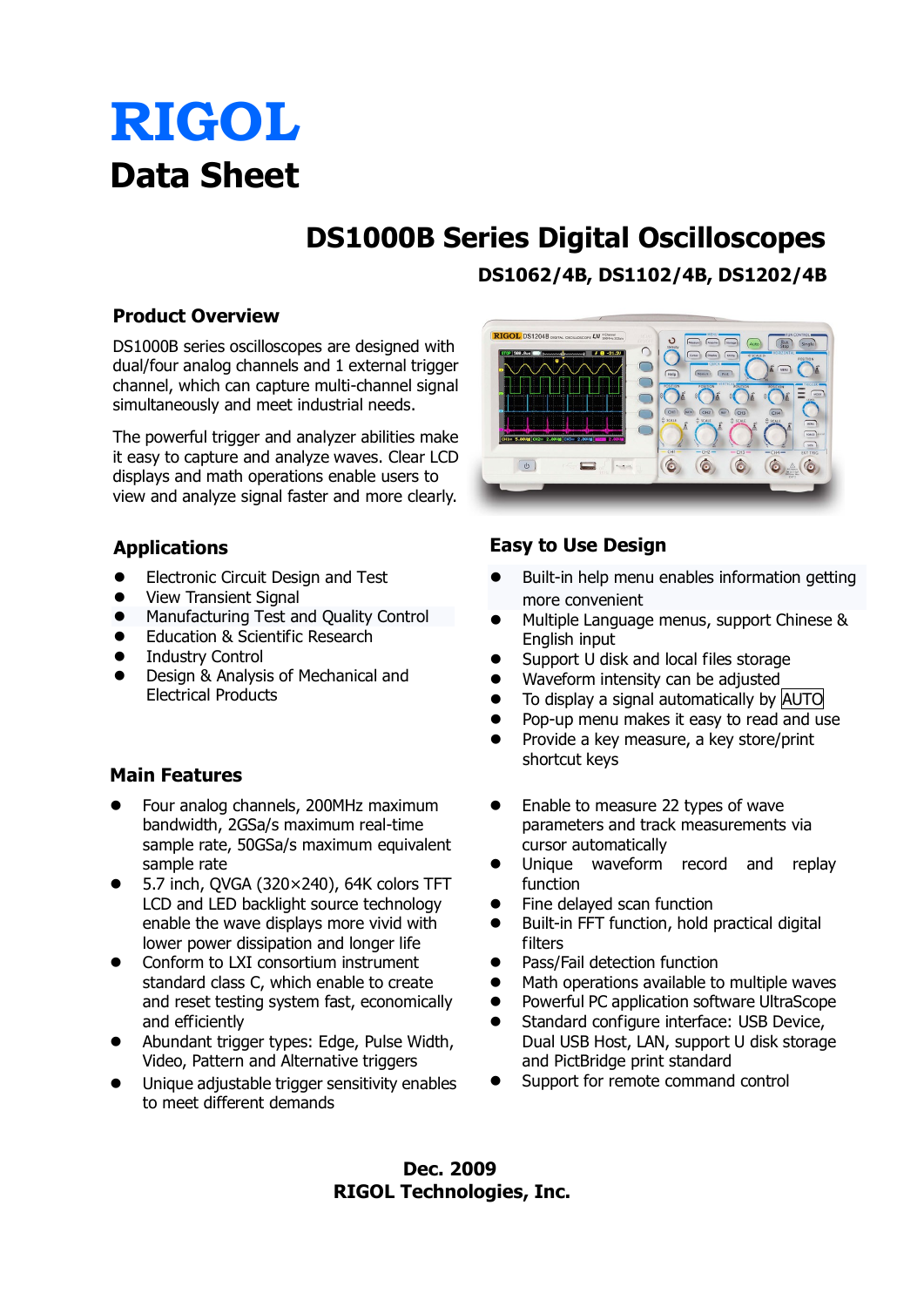#### **4 Analog Channels**



Users can view multi-channel signal simultaneously via the 4 analog channels, which can be operated independently. Each channel button, corresponding channel mark on screen and waveform will be separated by specific colors.



#### **4 analog channels PictBridge print standard LXI standard, class C**

DS1000B series offer standard configure interface and support PictBridge print standard, there are two modes are available: "PictBridge" and "Normal", you can select the mode and setup corresponding parameters to finish printing operation.

#### **PictBridge Standard LXI Standard, Class C**



**RIGOL** DS1000B series digital oscilloscopes conform to LXI consortium instrument standard class C, which enable to create and reset testing system fast, economically and efficiently, in addition, the system integration function will be achieve more easily.

#### **Automatically Measure 22 Wave Parameters**



#### ⋗ **Multiple Trigger**



**Pattern trigger**

#### **Waveform Recording**

**UltraScope Software**

format; Print waveforms.

In virtue of waveform recording function from DS1000B series, not only the outputs from four channels could be recorded, but also the waves outputted by Pass/Fail test could be easily recorded. Totally, up to 1000 frames of waves are available to record. Besides, users can analyze waves according to recall or save transient waves so as to get more exact datum.

**RIGOL** provides powerful PC application software: UltraScope, which enables to: Capture and measure wave; Perform local or remote operation; Save waves as ".bmp" format; Save files as ".txt" or ".xls"



#### **Waveform recording**



**Measurement window**

1

DS1000B series oscilloscopes provide 22  $\Box$  types of wave parameters for automatically measuring which contains 10 Voltage and

**Automatic measure FFT cursor measure** optional: Manual, Track and Auto. 12 Time parameters. In cursor mode, users can easily measure by moving cursor. Besides, 3 r types of cursor measurement are

can capture special digital information.

DS1000B contain abundant triggers: Edge, Pulse Width, Video, Pattern and Alternative triggers. Especially the pattern trigger achieves trigger operation according to the logic relationship among channels, which

Unique function of adjustable trigger sensitivity is good for filtering

possible noise from signal in order to avoid false triggers.

|                 |                             | vursurs |
|-----------------|-----------------------------|---------|
|                 | CurA: 80.0mU<br>CurB+89.0mV | Mode    |
|                 | AV 89.8mU                   | Manual  |
| т               |                             | Type    |
|                 |                             |         |
| FF              |                             | Source  |
|                 |                             | CH1     |
|                 |                             | CurA    |
|                 |                             |         |
| ٠               |                             |         |
|                 |                             |         |
| $CH1 = 50.0 mU$ |                             |         |

**Cursor Measure**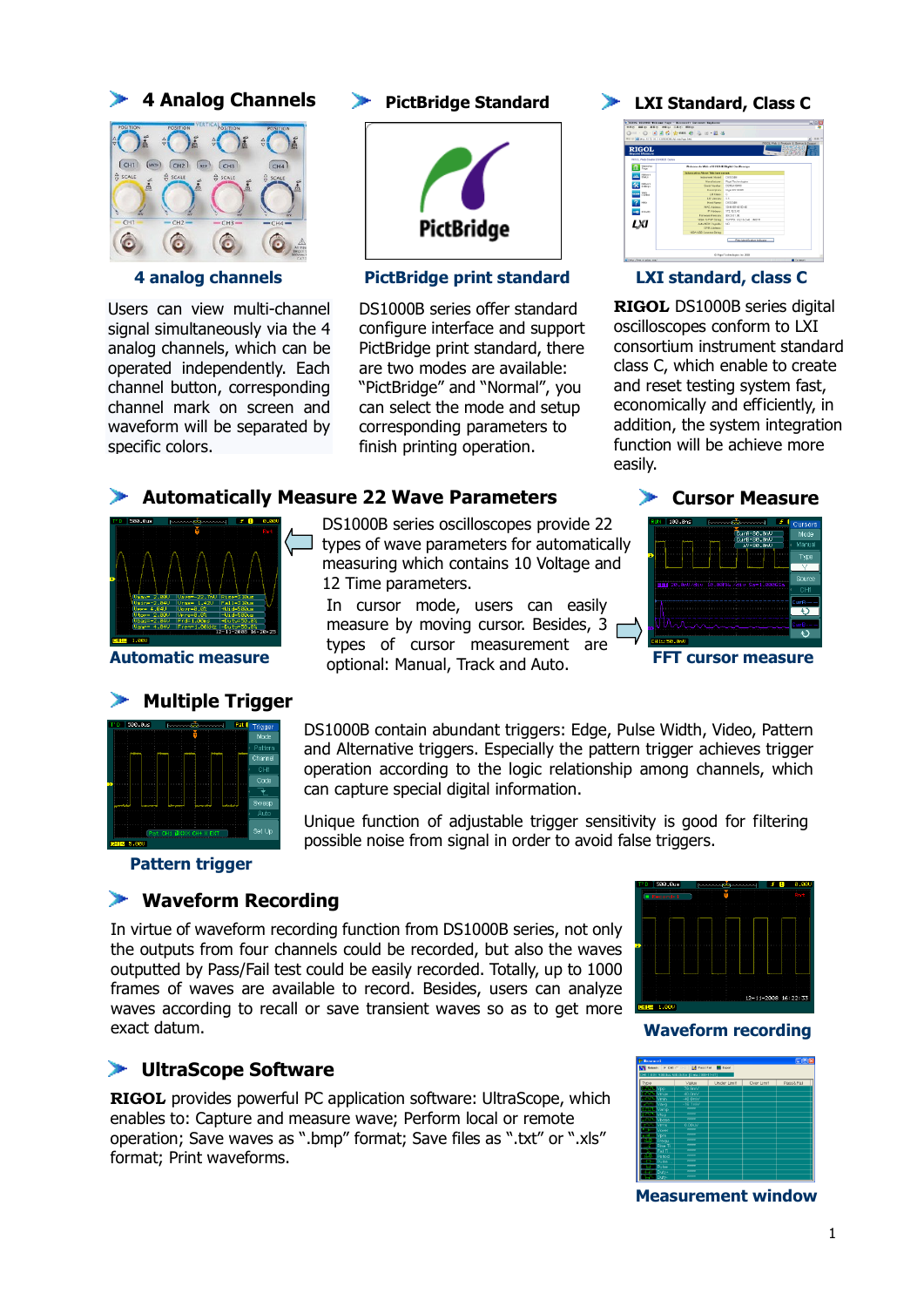# **Specifications**

All specifications apply to the DS1000B Series Oscilloscopes unless noted otherwise. To meet these specifications, two conditions must first be met:

- The instrument must have been operating continuously for thirty minutes within the specified operating temperature.
- Must perform Self Calibration operation, accessible through the Utility menu, if the operating temperature changes by more than 5°C.

All specifications are guaranteed unless noted "typical".

| <b>Acquisition</b>                                        |                                                                                                                                                                                                                               |                          |  |  |
|-----------------------------------------------------------|-------------------------------------------------------------------------------------------------------------------------------------------------------------------------------------------------------------------------------|--------------------------|--|--|
| Sample Modes                                              | Real-Time Sample                                                                                                                                                                                                              | <b>Equivalent Sample</b> |  |  |
| Sample Rate                                               | 2 GSa/s (half channel $^{[1]}$ )<br>1 GSa/s (each channel)                                                                                                                                                                    | 50 $GSa/s^{[2]}$         |  |  |
| Averages                                                  | A waveform will be displayed one time while all the channels finish N times<br>sample, N could be selectable from 2, 4, 8, 16, 32, 64, 128 and 256                                                                            |                          |  |  |
| <b>Inputs</b>                                             |                                                                                                                                                                                                                               |                          |  |  |
| <b>Input Coupling</b>                                     | DC, AC, GND                                                                                                                                                                                                                   |                          |  |  |
| Input Impedance                                           | $1M\Omega \pm 2.0\%$<br>The input capacity is 18pF±3pF                                                                                                                                                                        |                          |  |  |
| <b>Probe Attenuation</b><br>Factors                       | 0.001X, 0.01X, 0.1X, 1X, 2X, 5X, 10X, 20X, 50X, 100X, 200X, 500X, 1000X                                                                                                                                                       |                          |  |  |
| Maximum Input<br>Voltage                                  | Maximum Input Voltage of the analog channel:<br>CAT I 300Vrms, 1000Vpk; transient overvoltage 1000Vpk<br>CAT II 100Vrms, 1000Vpk<br>RP2200 10:1, CAT II 300Vrms<br>RP3200 10:1, CAT II 300Vrms<br>RP3300 10:1, CAT II 300Vrms |                          |  |  |
| Time Delay between<br>Channel (typical)                   | 500ps                                                                                                                                                                                                                         |                          |  |  |
| <b>Horizontal</b>                                         |                                                                                                                                                                                                                               |                          |  |  |
| Sample Rate Range                                         | 3.65Sa/s-2GSa/s (Real-Time), 3.65Sa/s-50GSa/s (Equivalent-time)                                                                                                                                                               |                          |  |  |
| Waveform<br>Interpolation                                 | $\sin(x)/x$                                                                                                                                                                                                                   |                          |  |  |
| Record Length                                             | Up to 16k samples for half channel[1]<br>8k samples for each channel                                                                                                                                                          |                          |  |  |
| <b>Scanning Speed</b><br>Range<br>(Sec/div)               | 1ns/div~50s/div, DS1202/4B<br>2ns/div~50s/div, DS1102/4B<br>5ns/div~50s/div, DS1062/4B<br>1-2-5 Sequence                                                                                                                      |                          |  |  |
| Sample Rate and<br>Delay Time Accuracy                    | $\pm 50$ ppm (any time interval $\geq 1$ ms)                                                                                                                                                                                  |                          |  |  |
| Delta Time<br>Measurement<br>Accuracy<br>(Full Bandwidth) | Single: $\pm$ (1 sample interval + 50ppm $\times$ reading + 0.6 ns)<br>$>$ 16 averages: $\pm$ (1sample interval + 50ppm $\times$ reading + 0.4 ns)                                                                            |                          |  |  |
| <b>Vertical</b>                                           |                                                                                                                                                                                                                               |                          |  |  |
| A/D Converter                                             | 8-bit resolution, all channels sample simultaneously                                                                                                                                                                          |                          |  |  |
| Volts/div Range                                           | 2mV/div-10V/div at input BNC                                                                                                                                                                                                  |                          |  |  |
| <b>Offset Range</b>                                       | ±40V(245mV/div~10V/div)                                                                                                                                                                                                       |                          |  |  |

### **Specifications**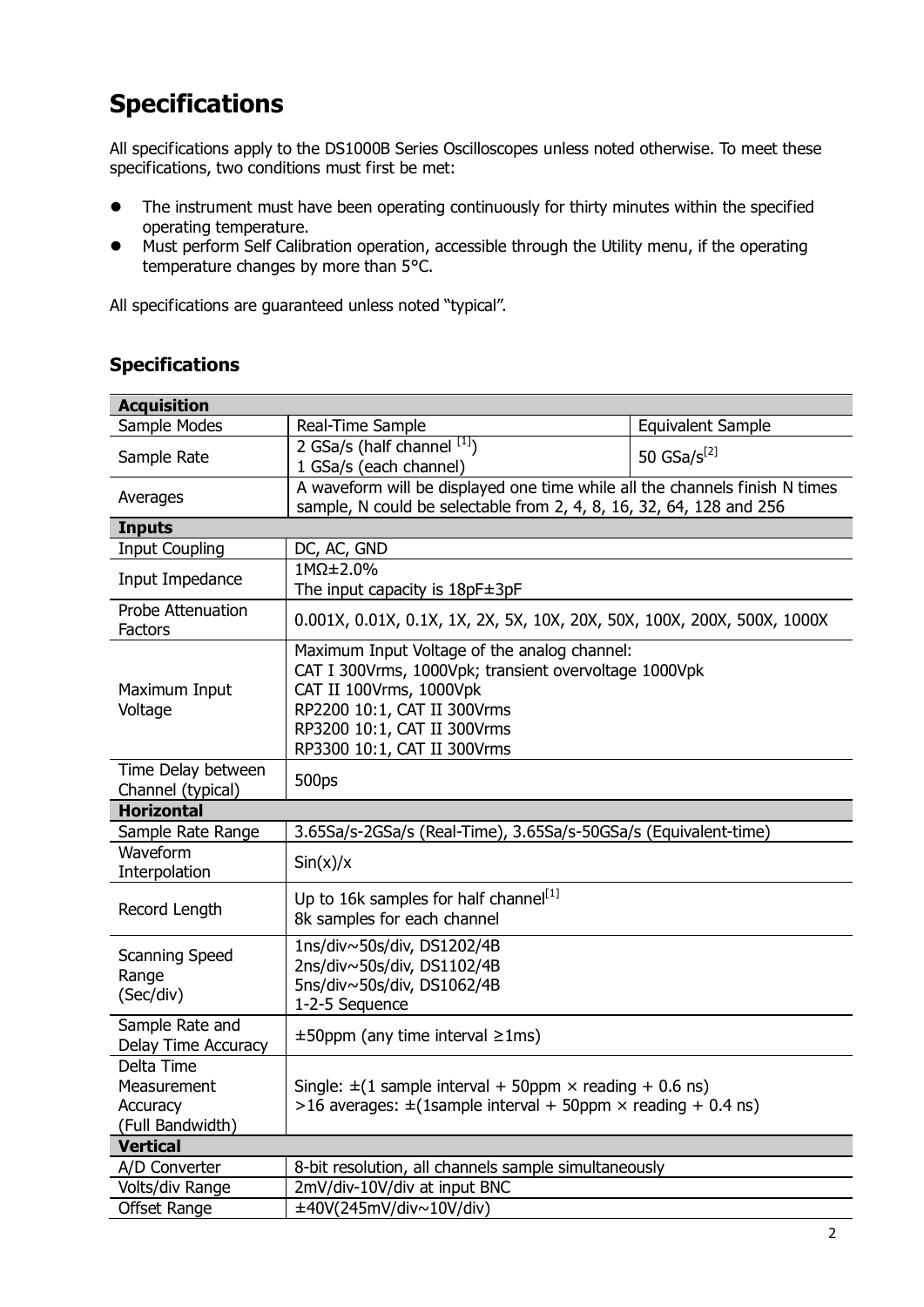|                                                      | ±2V(2mV/div~245mV/div)                                                                                                  |                                                                                                                                    |  |  |
|------------------------------------------------------|-------------------------------------------------------------------------------------------------------------------------|------------------------------------------------------------------------------------------------------------------------------------|--|--|
|                                                      | 60MHz(DS1062/4B)                                                                                                        |                                                                                                                                    |  |  |
| Equivalent Bandwidth                                 | 100MHz(DS1102/4B)                                                                                                       |                                                                                                                                    |  |  |
|                                                      | 200MHz(DS1202/4B)                                                                                                       |                                                                                                                                    |  |  |
| Single-shot                                          | 60MHz(DS1062/4B)<br>100MHz(DS1102/4B)                                                                                   |                                                                                                                                    |  |  |
| <b>Bandwidth</b>                                     | 200MHz(DS1202/4B)                                                                                                       |                                                                                                                                    |  |  |
| Selectable Analog                                    |                                                                                                                         |                                                                                                                                    |  |  |
| <b>Bandwidth Limit</b>                               | 20MHz                                                                                                                   |                                                                                                                                    |  |  |
| (typical)                                            |                                                                                                                         |                                                                                                                                    |  |  |
| Lower Frequency                                      | $\leq$ 5Hz (at input BNC)                                                                                               |                                                                                                                                    |  |  |
| Response (AC -3dB)                                   |                                                                                                                         |                                                                                                                                    |  |  |
| Rise Time at BNC                                     | $<$ 1.75ns, $<$ 3.5ns, $<$ 5.8ns,                                                                                       |                                                                                                                                    |  |  |
| (typical)                                            | On 200MHz, 100MHz, 60MHz respectively                                                                                   |                                                                                                                                    |  |  |
| DC Gain Accuracy                                     | 2mV/div~5mV/div: ±4% (Normal or Average acquisition mode)<br>10mV/div~10V/div: ±3% (Normal or Average acquisition mode) |                                                                                                                                    |  |  |
|                                                      |                                                                                                                         | When vertical displacement is zero, and $N \ge 16$ :                                                                               |  |  |
|                                                      |                                                                                                                         | ±(DC Gain Accuracy×reading+0.1div+1mV)                                                                                             |  |  |
| <b>DC Measurement</b>                                |                                                                                                                         | When vertical displacement is not zero, and $N \ge 16$ :                                                                           |  |  |
| <b>Accuracy Average</b>                              |                                                                                                                         | ±[DC Gain Accuracy×(reading+ vertical position)+(1% of vertical                                                                    |  |  |
| <b>Acquisition Mode</b>                              | position)+0.2div]                                                                                                       |                                                                                                                                    |  |  |
|                                                      |                                                                                                                         | Add 2mV for settings from 1mV/div to 200 mV/div                                                                                    |  |  |
|                                                      |                                                                                                                         | Add 50mV for settings from >200mV/div to 10V/div                                                                                   |  |  |
| Delta Volts                                          |                                                                                                                         |                                                                                                                                    |  |  |
| Measurement                                          | Under same setting and condition, the voltage difference ( $\triangle$ V) between any                                   |                                                                                                                                    |  |  |
| Accuracy<br>(Average Acquisition                     |                                                                                                                         | two points in the waves coming from the average of more than 16 waves                                                              |  |  |
| Mode)                                                |                                                                                                                         | have been acquired: $\pm$ (DC Gain Accuracy×reading + 0.05 div)                                                                    |  |  |
|                                                      |                                                                                                                         |                                                                                                                                    |  |  |
| <b>Trigger</b>                                       |                                                                                                                         |                                                                                                                                    |  |  |
| Trigger Sensitivity                                  |                                                                                                                         |                                                                                                                                    |  |  |
|                                                      | 0.1div-1.0div (adjustable)                                                                                              |                                                                                                                                    |  |  |
|                                                      | Internal                                                                                                                | ±6 divisions from center of screen                                                                                                 |  |  |
| <b>Trigger Level Range</b>                           | <b>EXT</b>                                                                                                              | ±1.2V                                                                                                                              |  |  |
|                                                      | EXT/5                                                                                                                   | ±6V                                                                                                                                |  |  |
| Trigger Level Accuracy                               | Internal                                                                                                                | $\pm (0.3$ div × V/div)( $\pm 4$ divisions from center of screen)                                                                  |  |  |
| (typical) applicable for                             | <b>EXT</b>                                                                                                              | $\pm$ (6% of setting + 40 mV)                                                                                                      |  |  |
| the signal of rising<br>and falling time $\geq$ 20ns | EXT/5                                                                                                                   | $\pm (6\% \text{ of setting} + 200 \text{ mV})$                                                                                    |  |  |
|                                                      |                                                                                                                         | In Normal mode: pre-trigger(storage depth/(2xsample) rate), delayed                                                                |  |  |
|                                                      | trigger 1s                                                                                                              |                                                                                                                                    |  |  |
| <b>Trigger Offset</b>                                |                                                                                                                         |                                                                                                                                    |  |  |
| Trigger Holdoff Range                                | 100ns~1.5s                                                                                                              | In Slow Scan mode: pre-trigger 6div, delayed trigger 6div                                                                          |  |  |
| HF Rejection                                         | 100kHz ±20%                                                                                                             |                                                                                                                                    |  |  |
| LF Rejection                                         | 10kHz ±20%                                                                                                              |                                                                                                                                    |  |  |
| Set Level to 50%                                     |                                                                                                                         |                                                                                                                                    |  |  |
| (typical)                                            |                                                                                                                         | When input signal frequency $\geq$ 50Hz                                                                                            |  |  |
| <b>Edge Trigger</b>                                  |                                                                                                                         |                                                                                                                                    |  |  |
| Edge Trigger Slope                                   |                                                                                                                         | Rising, Falling, Rising + Falling                                                                                                  |  |  |
| <b>Pulse Width Trigger</b>                           |                                                                                                                         |                                                                                                                                    |  |  |
| <b>Trigger Condition</b>                             |                                                                                                                         | $(>, <, =)$ Positive pulse, $(>, <, =)$ Negative pulse                                                                             |  |  |
| Pulse Width Range                                    |                                                                                                                         | 20ns $\sim$ 10s                                                                                                                    |  |  |
| <b>Video Trigger</b>                                 |                                                                                                                         |                                                                                                                                    |  |  |
| Video Standard<br>Line Frequency                     |                                                                                                                         | Support for standard NTSC, PAL and SECAM broadcast systems.<br>Line number range: $1 \sim 525$ (NTSC) and $1 \sim 625$ (PAL/SECAM) |  |  |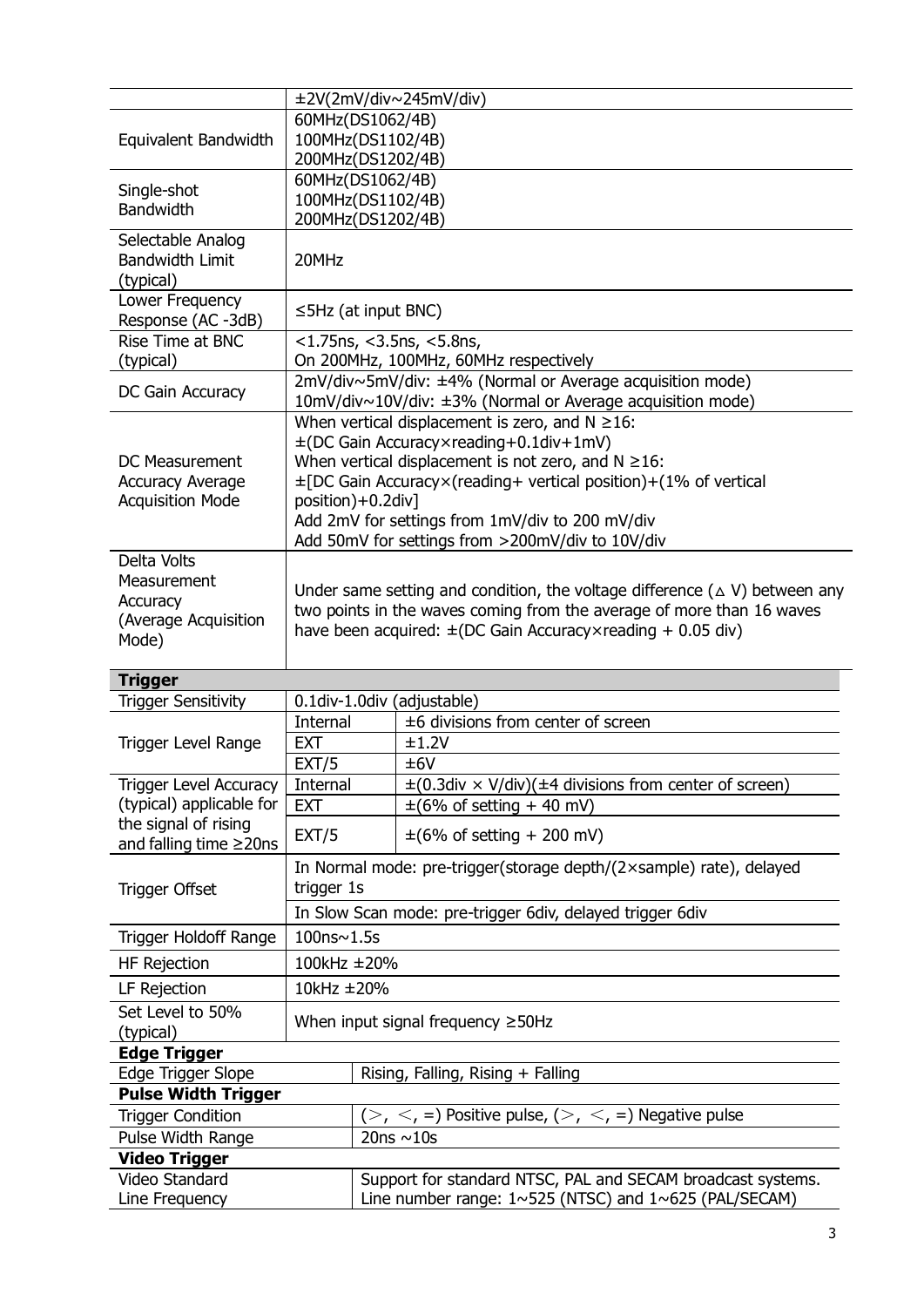| <b>Pattern Trigger</b>                                    |                                                                                                                                                                                                                                                                                        |                                                                                                                                                       |  |  |
|-----------------------------------------------------------|----------------------------------------------------------------------------------------------------------------------------------------------------------------------------------------------------------------------------------------------------------------------------------------|-------------------------------------------------------------------------------------------------------------------------------------------------------|--|--|
| Pattern setup                                             |                                                                                                                                                                                                                                                                                        | H, L, X, F, F                                                                                                                                         |  |  |
| <b>Alternate Trigger</b>                                  |                                                                                                                                                                                                                                                                                        |                                                                                                                                                       |  |  |
| Trigger on CH1, CH2,<br>CH <sub>3</sub> , CH <sub>4</sub> |                                                                                                                                                                                                                                                                                        | Edge, Pulse Width, Video                                                                                                                              |  |  |
| <b>Measurements</b>                                       |                                                                                                                                                                                                                                                                                        |                                                                                                                                                       |  |  |
| Cursor                                                    | Manual                                                                                                                                                                                                                                                                                 | Voltage difference between cursors $(\Delta V)$<br>Time difference between cursors $(\Delta T)$<br>Reciprocal of $\Delta T$ in Hertz ( $1/\Delta T$ ) |  |  |
|                                                           | <b>Track</b>                                                                                                                                                                                                                                                                           | Voltage value for Y-axis waveform<br>Time value for X-axis waveform                                                                                   |  |  |
|                                                           | Auto                                                                                                                                                                                                                                                                                   | Cursors are visible for Automatic Measurement                                                                                                         |  |  |
| Auto Measure                                              | Vpp, Vamp, Vmax, Vmin, Vtop, Vbase, Vavg, Vrms, Overshoot, Preshoot, Freq,<br>Period, Rise Time, Fall Time, +Width, -Width, +Duty, -Duty, Delay $A \rightarrow Bf$ ,<br>Delay $A \rightarrow B$ <sup>t</sup> , Phase $A \rightarrow B$ <b>f</b> , Phase $A \rightarrow B$ <sup>t</sup> |                                                                                                                                                       |  |  |
| <b>Remarks:</b>                                           |                                                                                                                                                                                                                                                                                        |                                                                                                                                                       |  |  |

[1] Half channel indicates selecting one of the channels in CH1 and CH2, or in CH3 and CH4.

[2] This is the highest specification, the specific specifications are as follows:

DS1202/4B: 50GSa/s DS1102/4B: 25GSa/s

DS1062/4B: 10GSa/s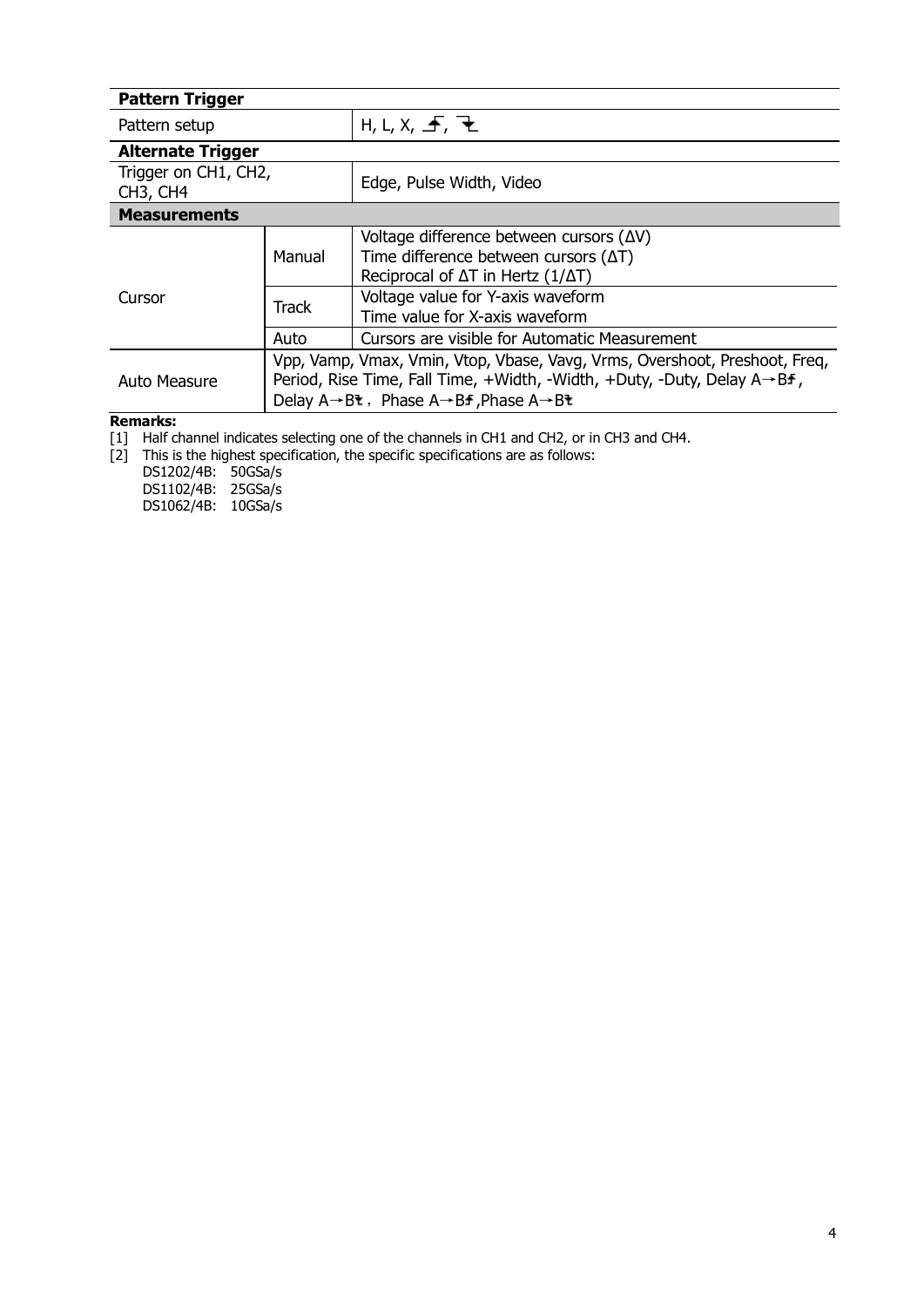# **General Specifications**

| <b>Display</b>                                   |                                                        |        |  |  |
|--------------------------------------------------|--------------------------------------------------------|--------|--|--|
| Display Type                                     | 5.7 inch. (145 mm) diagonal TFT Liquid Crystal Display |        |  |  |
| <b>Display Resolution</b>                        | 320 horizontal ×RGB×240 vertical pixels                |        |  |  |
| <b>Display Color</b>                             | 64k color                                              |        |  |  |
| Display Contrast (typical)                       | 150:1                                                  |        |  |  |
| <b>Backlight Brightness (typical)</b>            | 300 nit                                                |        |  |  |
| <b>Probe Compensator Output</b>                  |                                                        |        |  |  |
| Output Voltage (typical)                         | Amplitude, ~3Vpp                                       |        |  |  |
| Frequency (typical)                              | 1kHz                                                   |        |  |  |
| <b>Power Supply</b>                              |                                                        |        |  |  |
| Supply Voltage                                   | AC, 100~240 V, 45~440Hz, CAT II                        |        |  |  |
| Power Consumption                                | Less than 50VA                                         |        |  |  |
| Fuse                                             | 2A, T rating, 250 V                                    |        |  |  |
| <b>Environmental</b>                             |                                                        |        |  |  |
| <b>Ambient Temperature</b>                       | Operating 10℃~ 40℃                                     |        |  |  |
|                                                  | Non-operating -20 $^{\circ}$ C $\sim$ +60 $^{\circ}$ C |        |  |  |
| Cooling Method                                   | Fan force air flow                                     |        |  |  |
|                                                  | +35℃ or below: ≤90% relative humidity                  |        |  |  |
| Humidity                                         | +35°C ~ +40°C: $\leq 60\%$ relative humidity           |        |  |  |
| Altitude                                         | Operating 3,000 m or below                             |        |  |  |
|                                                  | Non-operating 15,000 m or below                        |        |  |  |
| <b>Mechanical</b>                                |                                                        |        |  |  |
|                                                  | Width                                                  | 325mm  |  |  |
| <b>Dimensions</b>                                | Height                                                 | 159mm  |  |  |
|                                                  | Depth                                                  | 133 mm |  |  |
| Weight                                           | Without package                                        | 3kg    |  |  |
|                                                  | Packaged                                               | 4.3 kg |  |  |
| <b>IP Protection</b>                             |                                                        |        |  |  |
| IP2X                                             |                                                        |        |  |  |
| <b>Calibration Interval</b>                      |                                                        |        |  |  |
| The recommended calibration interval is one year |                                                        |        |  |  |